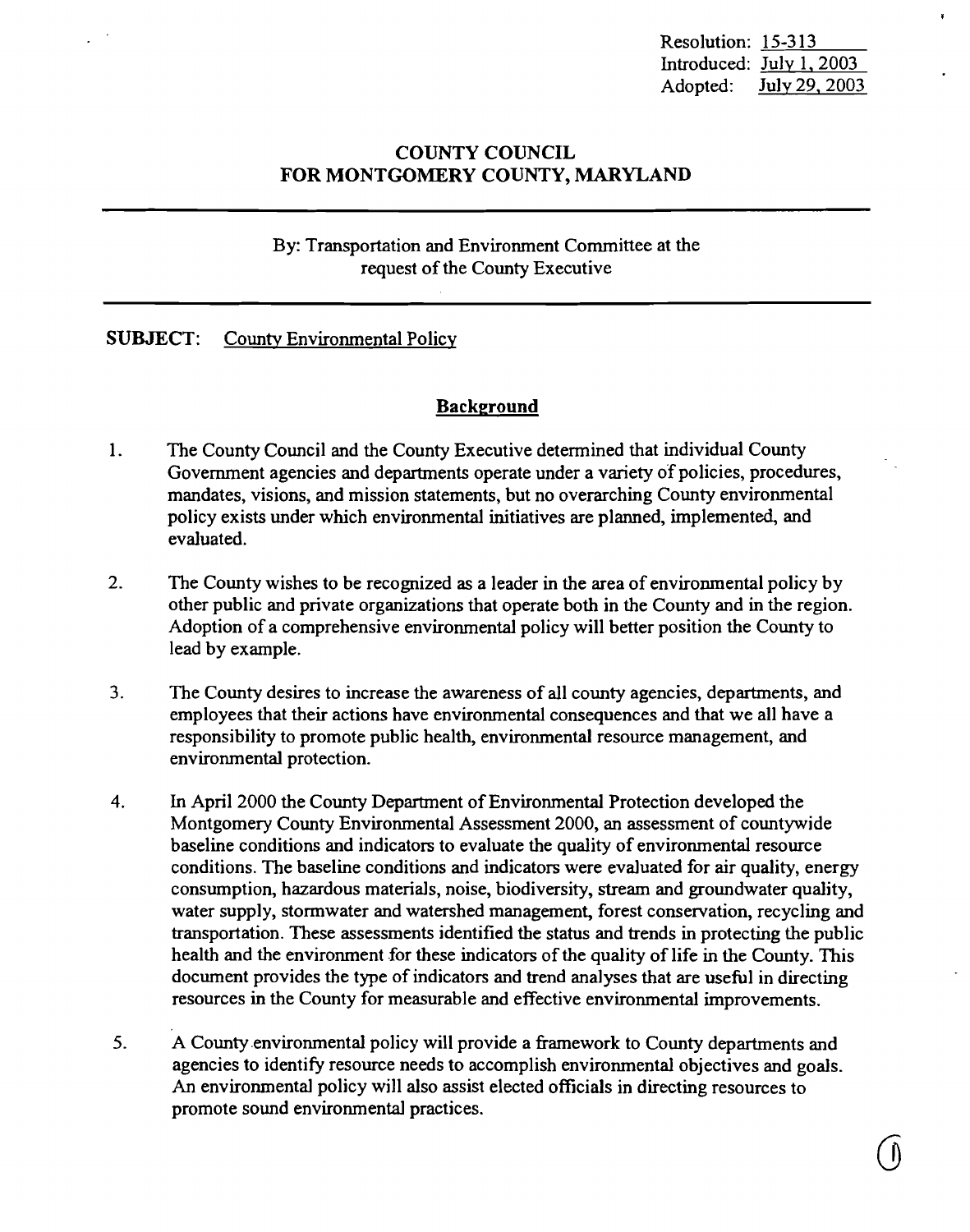- 6. Public outreach, comment, and input are critical components of successful initiatives and must be specifically incorporated into the environmental policy framework.
- 7. The Department of Environmental Protection has successfully piloted a program that coordinated the development of Environmental Management Systems (EMS) in several executive branch departments. Participating departments reviewed their operating practices and procedures to identify opportunities for greater environmental compatibility. This program required environmental awareness education for both management and staff before each department developed its own list of improved practices that allowed it to conduct its work with greater environmental sensitivity.

# **Action**

The County Council for Montgomery County, Maryland, approves the following resolution:

## 1. **Establishment of the Environmental Policy Implementation Task Force**

An Environmental Policy Implementation Task Force (EPITF) is hereby established to promote communication and coordination of County agencies and departments in the development of internal environmental actions that achieve the goals of the county's Environmental Policy.

The Task Force has the following duties and responsibilities:

- a. Develop an Environmental Issues and Actions Report.
- b. Develop environmental reporting standards that can be used to collect the costs of all environmental actions and related activities of all departments and agencies into standard classifications.
- c. Review budget initiatives proposed by departments and agencies that would have a significant environmental impact, and forward recommendations to the Council as appropriate.
- d. Seek public input on environmental issues and work with member agencies to ensure that infonnation on environmental issues is effectively disseminated to the public.
- e. Consider amendments to the County Code that would make the Task Force a permanent interagency committee, and forward any recommendations to the Council within 6 months after this resolution is adopted.

The Task Force must be composed of a senior manager that the Council invites each of the following to designate:

- i. The Chief Administrative Officer
- ii. Montgomery County Public Schools
- iii. Montgomery College
- iv. County Planning Board
- v. Washington Suburban Sanitary Commission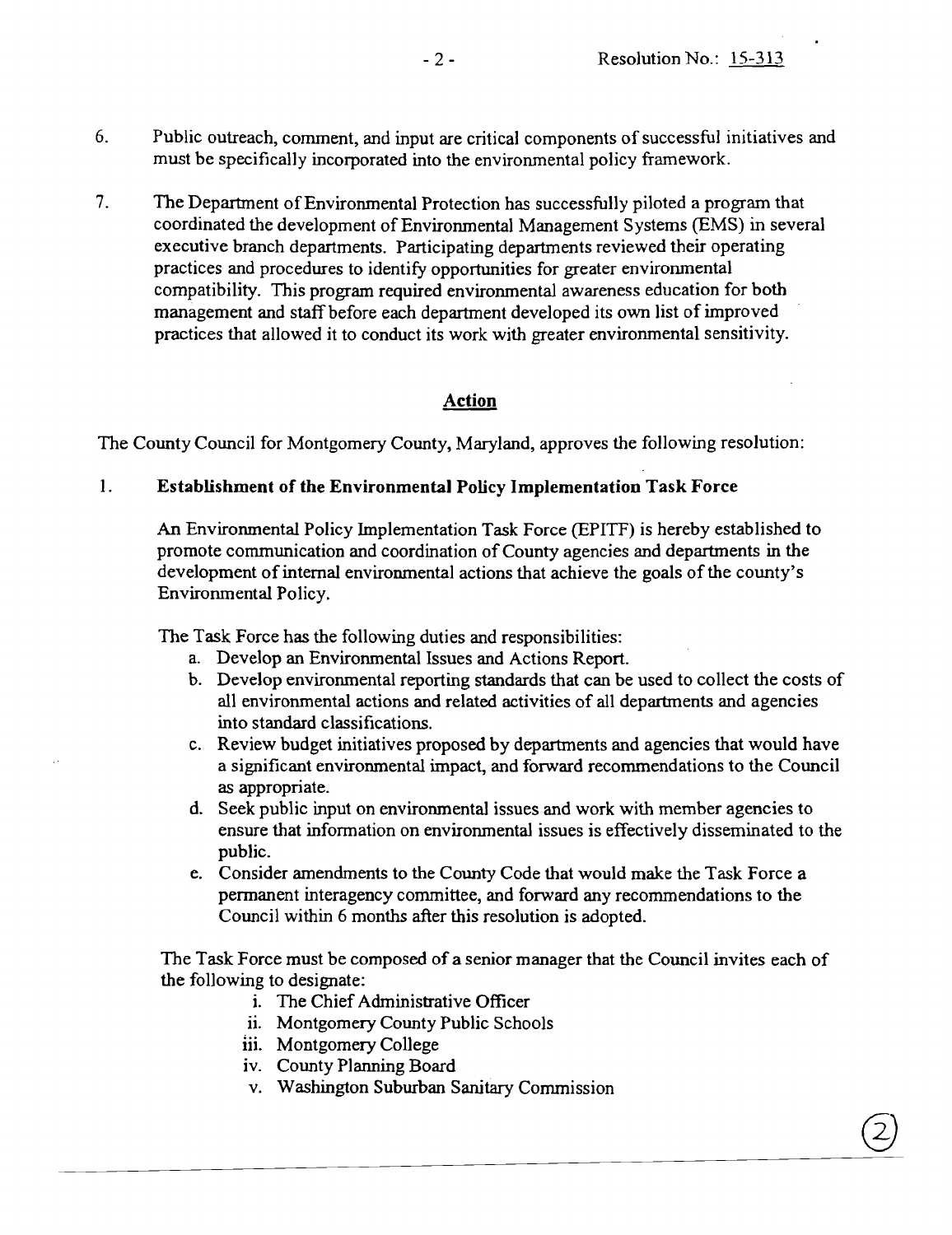vi. Staff Director of the County Council, who serves as an ex officio, nonvoting member

The chair of the Task Force must be the member designated by the Chief Administrative Officer. The chair is responsible for the normal duties of a committee chair, including calling meetings, appointing chairs of subcommittees, and other duties as appropriate. The Task Force must meet at least quarterly to promote the goals of this Environmental Policy.

The Task Force may create one or more subcommittees composed of senior level staff members.

The Department of Environmental Protection (DEP) must provide the staff support required by the Task Force and any subcommittees to coordinate meetings, provide support functions, provide technical and policy guidance, and related duties as needed for the Committee and subcommittees to effectively perform their responsibilities as assigned. The Task Force must advise the DEP Director of the level support it requires.

### 2. Environmental Issues and Actions Report

The Environmental Policy Implementation Task Force, with staff support from DEP, must prepare an Environmental Issues and Actions Report for the County on the following schedule:

- • Issue a draft report within 90 after this resolution is adopted.
- Hold a public forum within 30 days after the draft report is released.
- $\blacksquare$  Issue a final report to the County Council no later than 30 days after the public forum.

This report must identify priority environmental issues in the County and recommend potential best practices that can be taken to improve environmental quality within governmental agency practices. The environmental issues addressed in this report must include, but need not be limited to, the issues outlined in DEP's *Environmental Assessment 2000.* 

The Council may review and adopt this report as a reference document for the development of Environmental Action Plans by agencies and departments.

#### 3. Environmental Action Plans

Each County agency and department is requested to develop an Environmental Action Plan (EAP) addressing selected environmental issues identified in the Environmental Issues and Actions Report. Each agency and department must identify the environmental issues that it wishes to address and propose appropriate environmental actions it would implement to address these issues.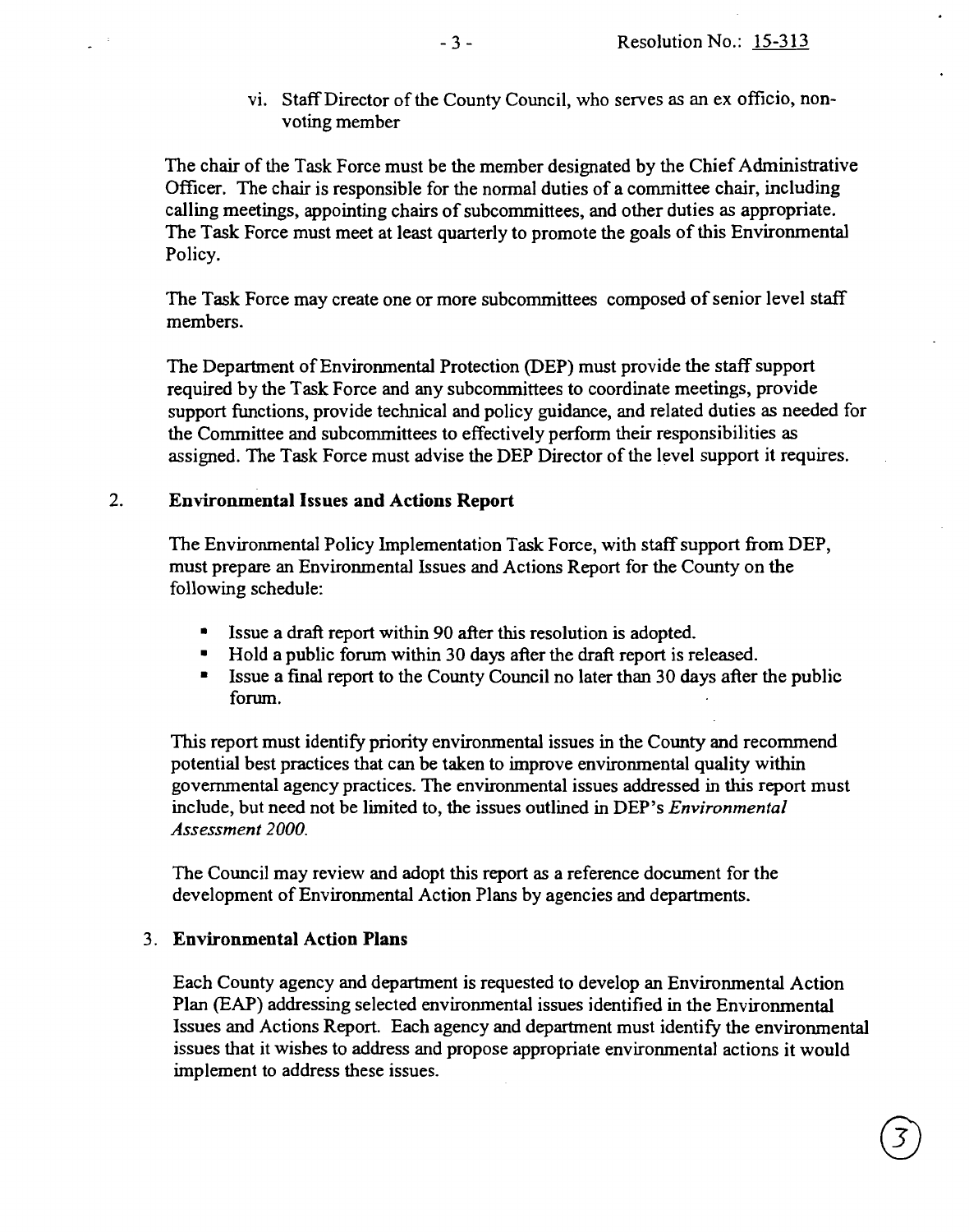The Task Force must compile agency Environmental Action Plans and report this infonnation to the Council within one year after this resolution is adopted.

### 4. **Environmental Management** Systems

The Council encourages the use of the principles contained in the Environmental Management Systems (EMS) (International Organization for Standardization 14001) or a similar approach in the development of each agency and departmental Environmental Action Plan. The Task Force must encourage cooperative training efforts between the agencies and recommend actions to minimize costs and maximize coordination of training needs. The Department of Environmental Protection staff should function as a resource on environmental compliance issues.

### 5. **Environmental Awards Program**

The Task Force, in coordination with the County Executive, must design an environmental awards program as a component of *Montgomery's Best* award program. This environmental awards program should recognize environmental leadership in promoting and implementing the objectives of the Environmental Policy. Agencies are encouraged to develop similar awards programs.

### 6. **Review of Environmental Policy**

This policy should be reviewed in the fifth year after adoption. A Councilmember may propose amendments at any time. .

### 7. **Agency Governance**

Various County agencies have distinct governance processes. This Environmental Policy is intended to be managed through these existing processes. For the Washington Suburban Sanitary Commission, coordination with Prince George's County on certain issues may be required.

This is a correct copy of Council action.

*Llaw Edgar)*<br>Mary Edgar, CMC<br>Clerk of the Council

Clerk of the Council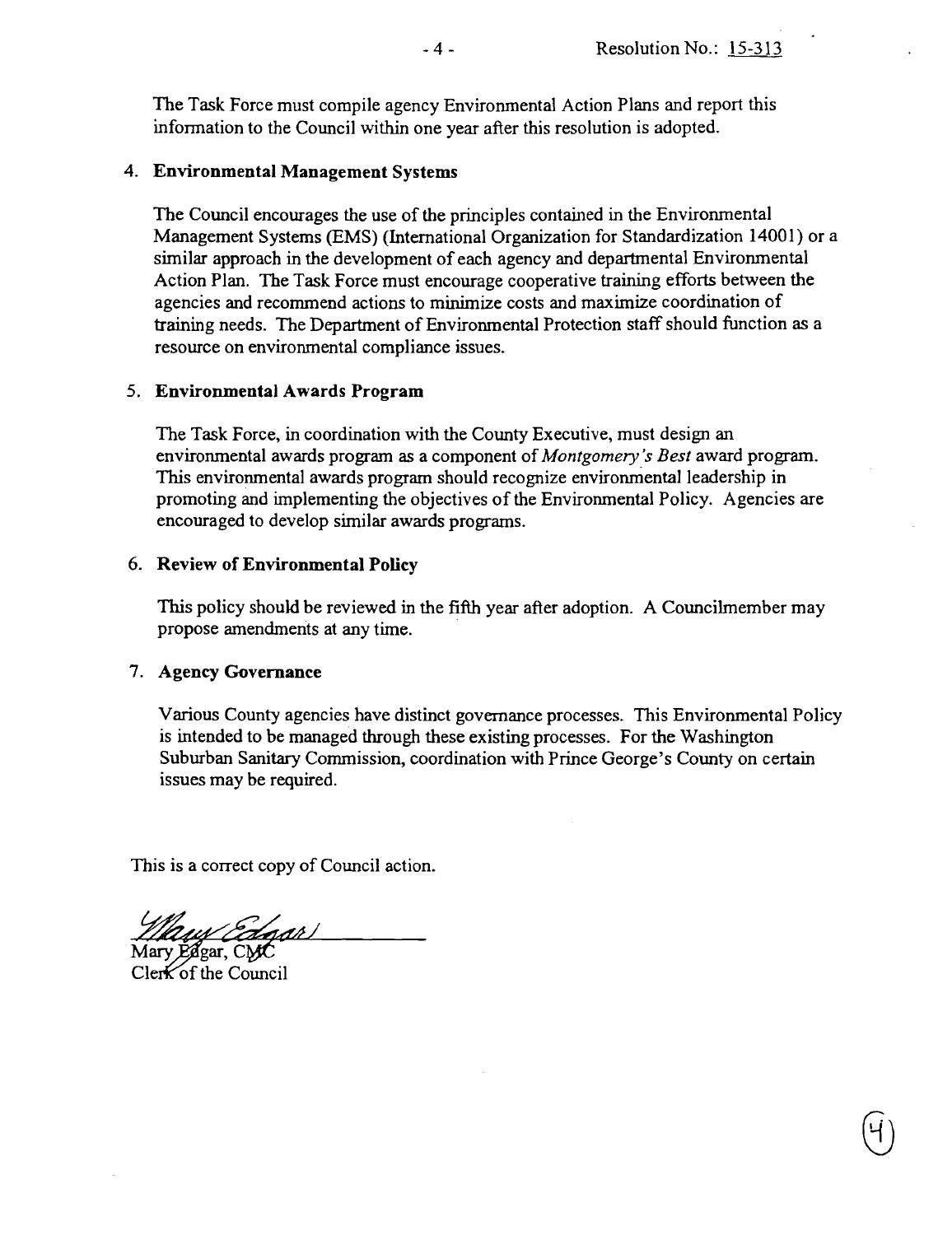

## MONTGOMERY COUNTY COUNCIL

ROCKVILLE, MARYLAND

July 31, 2003

Bruce Romer, Chief Administrative Officer Montgomery County Government 101 Monroe Street Rockville, MD 20850

Bruce Dear Mr. Komer:

On July 10,2003, the T&E Committee held a worksession on Office of Legislative Oversight Report 2003-4, *An Emissions Analysis of the County and Bi-County Agency Fleets.* The T&E Committee appreciates the contributions of agency staff to date on this very important topic. This memo outlines the Committee's plan for working together to implement cost-effective strategies to address the public health impacts of emissions, improve our air quality and bring the region into compliance with the Clean Air Act.

After discussing OLO's report, the  $T\&E$  Committee agreed that the Council needs to be better positioned to make informed FY 05 budget decisions about projects to reduce emissions. To accomplish this, the T&E Committee requests that each agency develop a preliminary list of strategies to reduce emissions and work with the Environmental Policy Implementation Task Force to create a list of priority projects.

The T&E Committee requests that the agencies participate in this exercise, following the two tasks outlined below. For reference, the T&E Committee's July  $10^{th}$  worksession packet is attached.

## TASK I-The T&E Committee requests each agency, by October 15, 2003, to provide the Environmental Policy Implementation Task Force with a list of short-term and long-term strategies to reduce emissions.

In developing this list, each agency should address the following questions:

A. Are there any practices your agency follows to reduce emissions that were not addressed in OLO Report 2003-4? This question is intended to insure the Council has a complete understanding of current agency practices.

STELLA B. WERNER COUNCIL OFFICE BUILDING, 100 MARYLAND AVENUE, ROCKVILLE, MARYLAND 20850 240/777-7900 TTY 240/777-7914 FAX 240/777-7989 WWW.CO.MO.MD.USjCOUNCIL



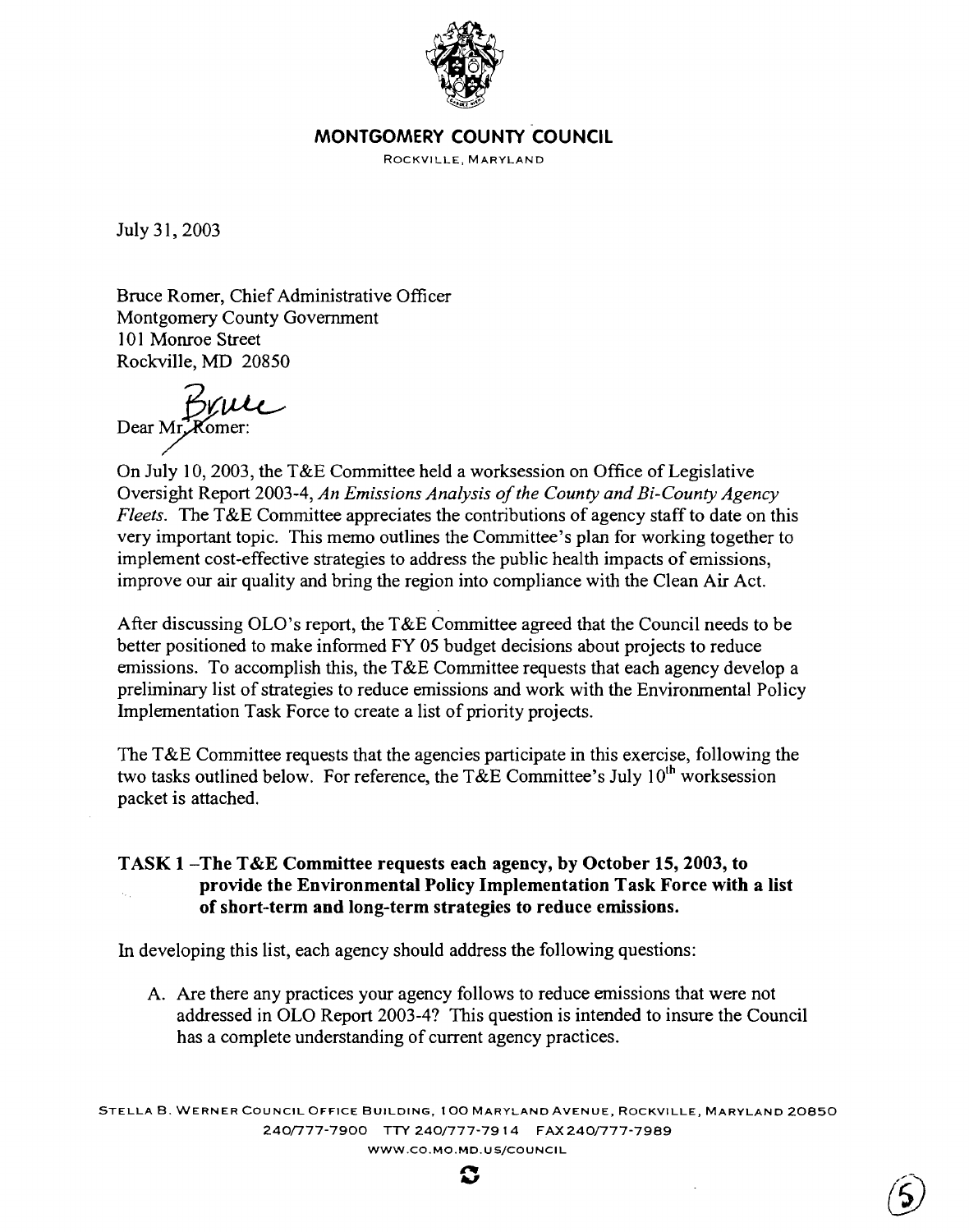Mr. Romer, Chief Administrative Officer Page 2 July 30, 2003

- B. What are the "short-term" strategies your agency could implement to reduce emissions? The T&E Committee defines "short-term" projects as those lower cost projects that could be implemented easily. For each strategy, include:
	- An estimate of the capital and/or operating costs and the basis for the estimate;
	- The pollutant(s) that would be reduced, e.g., nitrogen oxide (NOX), volatile organic compounds (VOC), or particulate matter (PM);
	- An estimate of the amount of savings for each pollutant and the basis for the estimate; and
	- An estimate of the cost effectiveness of the strategy, stated in cost per ton reduced.
- C. What are the "long-term" strategies your agency could implement to reduce emissions? Again, for each strategy, address the bulleted points listed above.

Please forward copies of your agency response no later than October 15, 2003 to:

- Paul Folkers, Chair of the Environmental Policy Implementation Task Force;
- David Lake, Special Assistant, DEP, who will serve as staff to the EPTF; and
- Keith Levchenko, Legislative Analyst, Council staff.
- **TASK 2 - The T&E Committee requests that the Environmental Policy Implementation Task Force review the agencies' responses and forward the agencies' responses with a prioritized list of short-term and long-term project recommendations to the T&E Committee no later than November 15,2003.**

The T&E Committee requests that the Environmental Policy Implementation Task Force take the lead in developing a priority list of projects for the T&E Committee's consideration. The T&E Committee requests that the Environmental Policy Implementation Task Force forward all of the agencies' short term and long tenn strategies to the Committee and, from these responses, identify:

- Lower cost items that could be implemented easily;
- Short term priority projects that could be implemented in FY 05; and
- Long term priority projects.